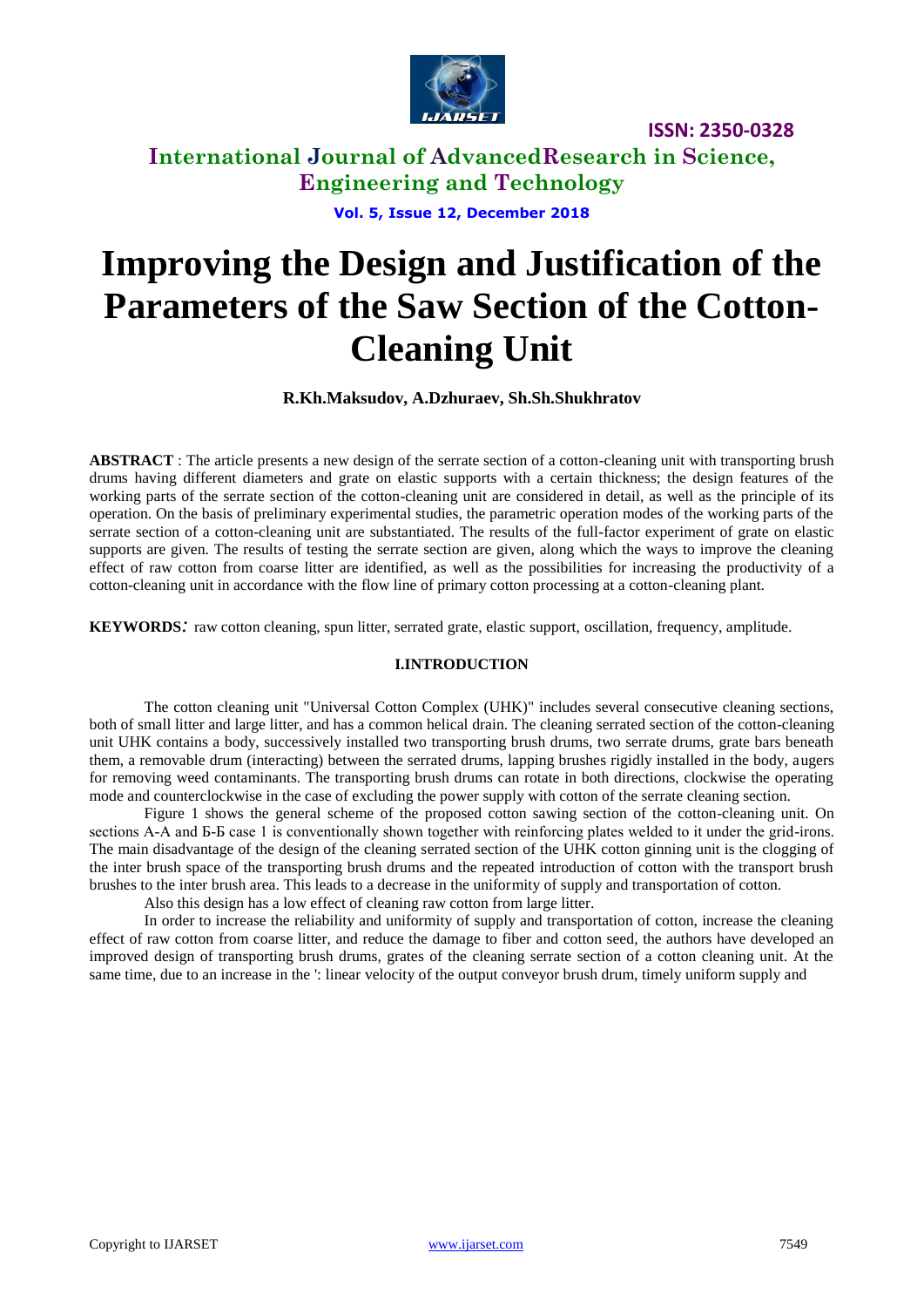

**International Journal of AdvancedResearch in Science, Engineering and Technology**

## **Vol. 5, Issue 12, December 2018**



transportation of cotton is ensured. Due to the additional vibrations of grates with the required frequency and amplitude, the effect of cleaning cotton from large litter will increase [2,3,4,5,6].

The cleaning serrated section of the cotton-cleaning unit (see Fig. 1) includes a body 1, two successively installed transporting brush drums 2 and 3, and a second (output) 3 of which are made with a diameter greater than 5- 10% relative to the diameter of the first transporting brush drum 2, the upper 4 and lower 3 sawtooth drums, the grate 6 and 7 below them, mounted on the housing 1 by means of rubber bushings (elastic supports) 8 and 9, having the same internal diameters "b". The thickness of the rubber bushings 8 of the grate 6 is made more by  $10-15\%$  (h1> h2), i.e. rubber grommets thickness 9.

Cleaning serrate section of the cotton gin unit works as follows. The clogged raw cotton transported in the cotton-cleaning unit (only one section is shown in Fig. 1) goes to the transported brush drums 2 and 3, which, in the operating mode, throw cotton on the surface of the serrate drums 4.5. The teeth of the serrated drums 4.5, grabbing the cotton buckets, drag them through the grate b and 7. At the same time, weed impurities fall through the gaps between the grate 6.7 and are retracted by the screw 10. The transporting brush drum 3 allows for timely and continuous throwing cotton stabs to the serrate drum 4 due to the additional speed  $(d1> d2)$ . In the transporting mode (counter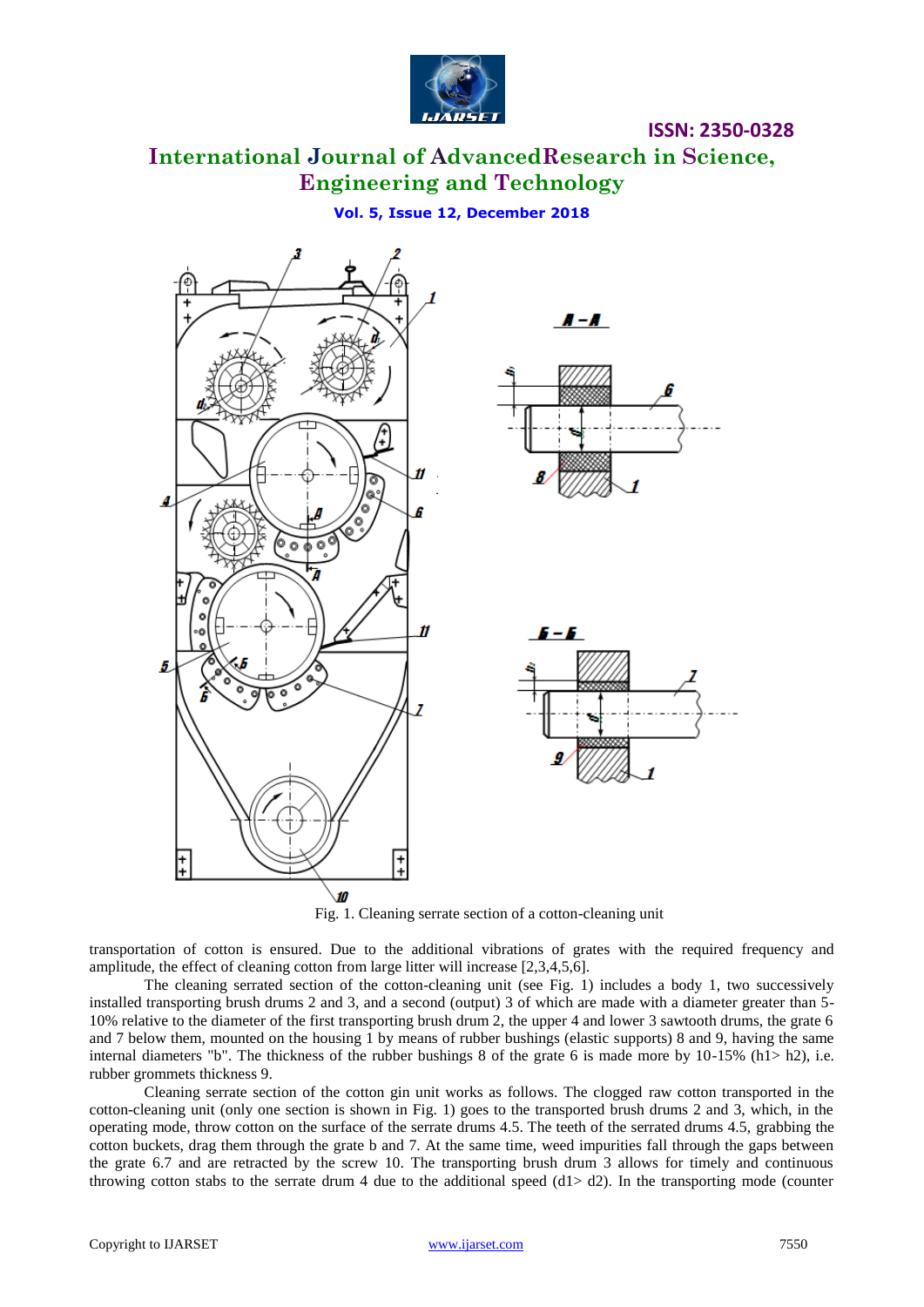

## **International Journal of AdvancedResearch in Science, Engineering and Technology**

#### **Vol. 5, Issue 12, December 2018**

clockwise rotation) of the cleaning unit operation, due to the increased diameter of the transporting brush drum 3, the cotton is braked between the drums 2 and 3, the cotton is evenly transported bypassing the cotton girder cleaning unit.

Installing the grate 6 and 7 on the elastic supports (on rubber bushings) 8 and 9 can significantly increase the allocation of weed impurities from cotton due to its vibration. At the same time, the grate 6s under the upper sawed drum 4 oscillate with greater amplitude and lower frequency due to the greater thickness h1> h2 of the rubber bushings 8. In this cotton cleaning zone, mainly large weed impurities with small adhesion forces to the cotton fly fibers will be released. The grate 7 under the serrate drum 5 oscillates under the action of cotton with a smaller amplitude and greater frequency due to the smaller thickness of 1c rubber bushings 9. In this zone of cotton cleaning, mainly large weed impurities with significant adhesion forces that are deeply embedded in cotton will be released. Selected trash (mainly coarse) is discharged by the screw 10.

To substantiate the parameters of the coarse-cleaning zone, full-factor experiments have been conducted. The relative values of the factors are presented in table 1.

According to the results of the analysis, a system of equations obtained as a result of data processing using the EXCEL computer program has the following form: regression equation for 2-grade cotton:

 $V= 84,08+0,96X_1 -1,28X_2 -0,76X_3 -2X_1X_2 -0,34X_2X_3 + 0,27X_1X_2X_3$  (1)

egression equation for 4th grade cotton:

 $V=80,1+0,33X_1-1,24X_2-1,87X_3+0,4X_1X_2-1,56X_1X_3+0,73X_2X_3+0,37X_1X_2X_3$  (2) Mathematical calculation of the adequacy of the obtained equations (1) and (2) showed good convergence of models and experimental results.

| Table 1.                                          |                  |                    |              |                |              |  |
|---------------------------------------------------|------------------|--------------------|--------------|----------------|--------------|--|
| The name of the factor                            | Designation code | True factor values |              |                | Change range |  |
|                                                   |                  | $-1$               | $\mathbf{0}$ | $+1$           |              |  |
| Rubber stiffness<br>$10^4$ N/m                    | $\mathbf{X}_1$   | 1,0                | 1,5          | 2,0            | 0,5          |  |
| Performance<br>Cars to H $/t$ . P                 | $X_2$            | 5                  | 6            | $\overline{7}$ |              |  |
| Gap on the grate<br>$\delta$ , 10 <sup>-3</sup> m | $X_3$            | 12                 | 14           | 16             | 2            |  |

The results of calculations after processing are presented in the form of graphs (Fig. 2). In fig. 2a shows the dependences of cotton cleaning efficiency on rubber hardness, where four curves  $y = y(x)$  are given.

The first curve corresponds to the minimum, the second and the third – to the intermediate, the fourth to the maximum values of the factors  $x^2$  and  $x^3$ . On the first curve at  $x^3=5.0$  t / h,  $x^3=12$  mm, it increases from 83.04% to 89.01%, on the second curve at  $x_2$ =5.66 t / h,  $x_3$ =13.32 mm, respectively from 82.8% to 83.7%, on the third curve with  $x_2=6.32$  t / h,  $x_3=14.64$  mm, respectively, from 83.04% to 83.7%, on the fourth curve with  $x_3=7$ , 0 t / h,  $x_3=16.0$  mm, respectively, 82.47% to

80.9%.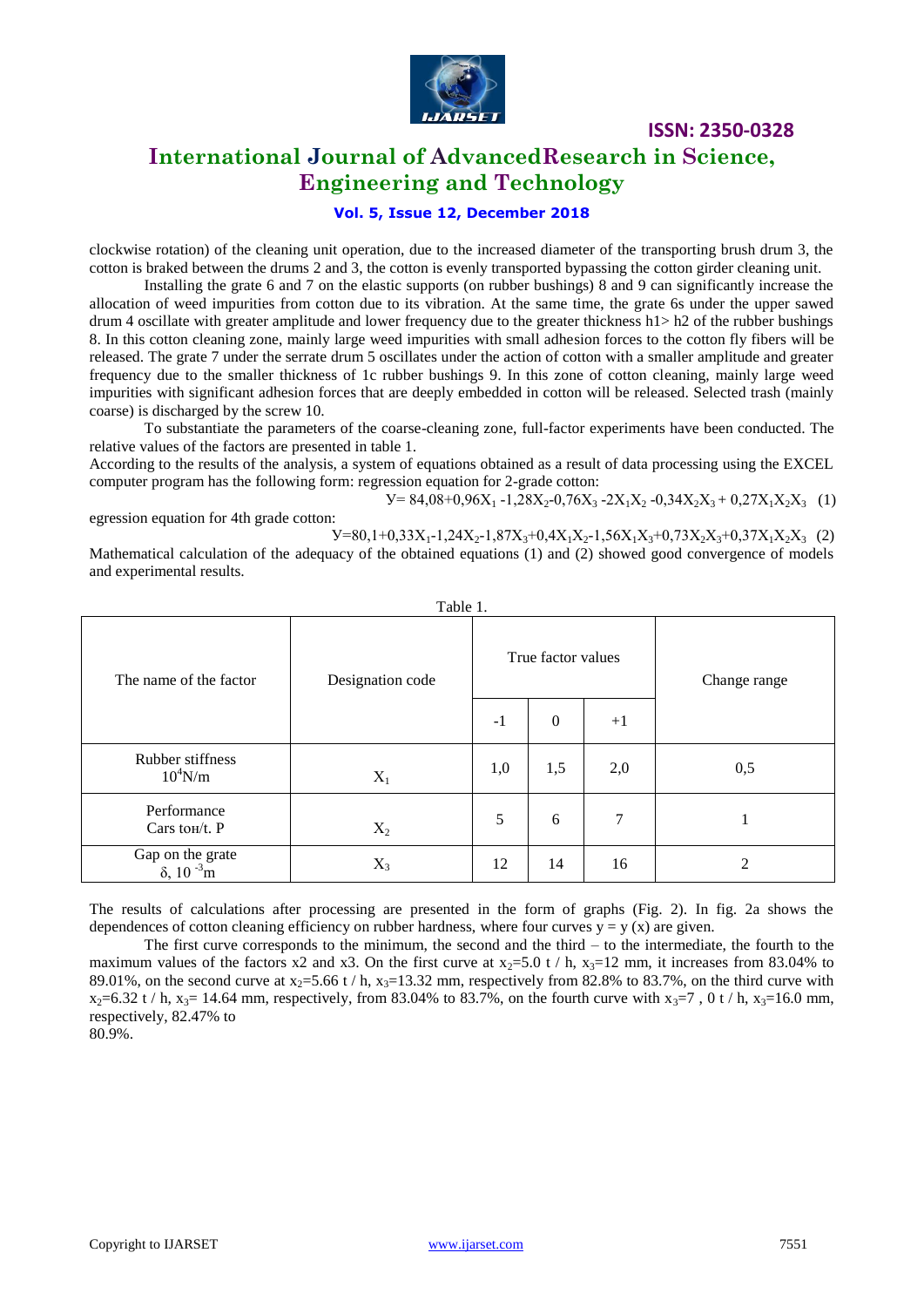

## **International Journal of AdvancedResearch in Science, Engineering and Technology**

90.0 89.0 88.0 **clean effect** 87.0 86.0 85.0 84.0 Ā 83.0 82.0 81.0 80.0 1.33 1.66 2 **Rubber stiffness, 10<sup>4</sup> N/m**

**Vol. 5, Issue 12, December 2018**

a-graphs of the change in the cleaning effect from variations in the stiffness of the rubber bush of the grate, where, 1-at  $x_2$ =5.0 t/h,  $x_3$ =12 mm, 2-at  $x_2$ =5.33 t/h,  $x_3$ =13.32 mm, 3- at  $x_2$ =5.66 t/h,  $x_3$ =14.64 mm, 4- at  $x_2$  = 7.0 t/h,  $x_3 = 16.0$  mm.



b-graphs of the change in the cleaning effect of the variation in the performance of the machine, where, 1- at  $x_1=1.0\cdot 104$  N/m;  $x_3=12$  mm, 2–for  $x_1=1.33\cdot 104$  N / m;  $x_3=13.32$  mm; 3-with  $x_1=1.66\cdot 104$  N/m;  $x_1=14.64$  mm, 4-at  $x_1=2.0$ ∙104 N/m;  $x_3=16.0$  mm.

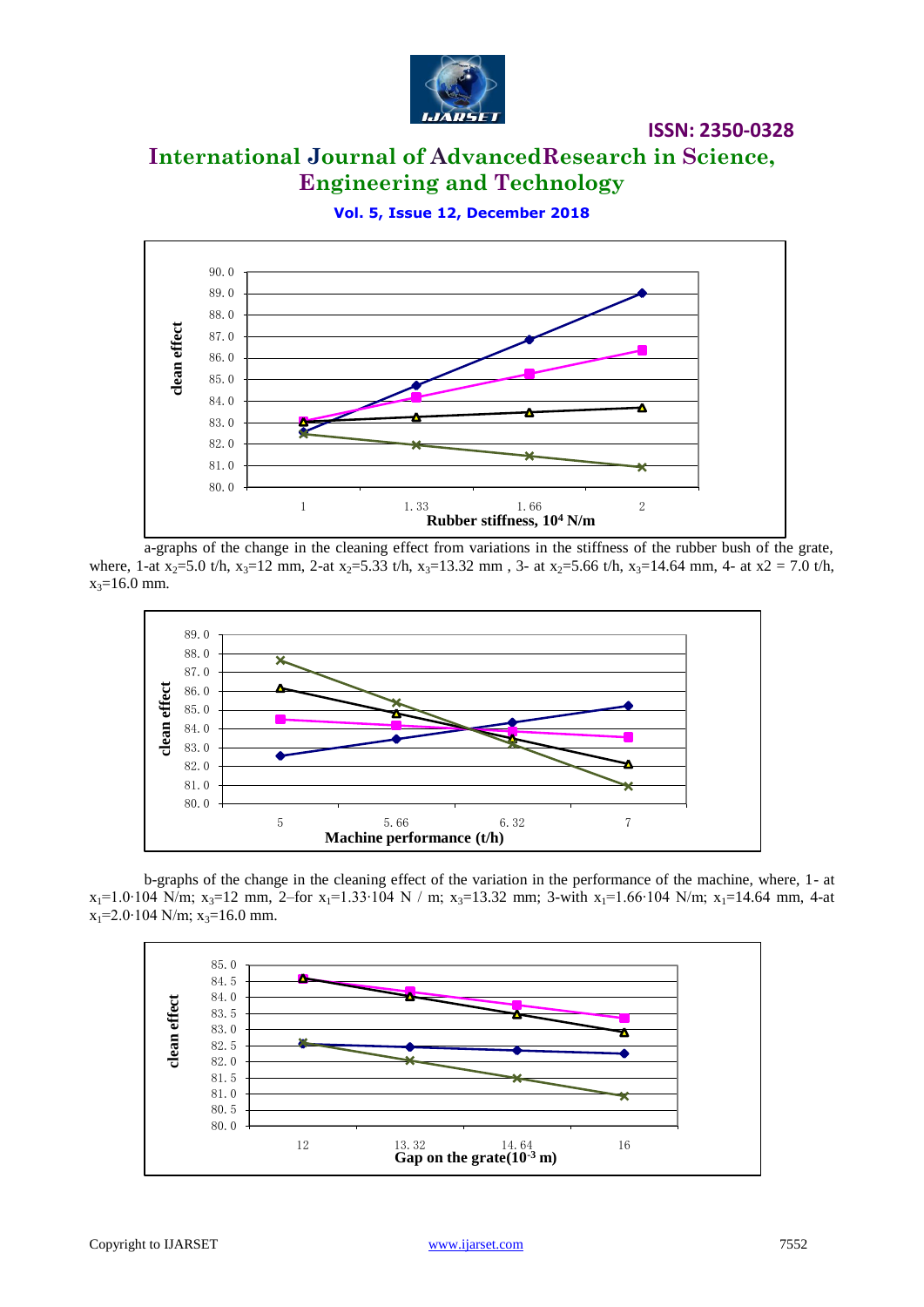

## **International Journal of AdvancedResearch in Science, Engineering and Technology**

### **Vol. 5, Issue 12, December 2018**

v-graphs of the change in the cleaning effect from the variation of the gap between the grate and the saw cylinder. Where  $1-x_1=1.0\cdot 104$  N/m; x<sub>2</sub>=5.0 t/h, 2- at x<sub>1</sub>=1.33⋅104 N/m; x<sub>2</sub>=5.56 t/h, 3 at x<sub>1</sub>=1.66 104 N/m; x<sub>2</sub>=6.32 t/h 4-when  $x_1$ =2.0⋅104 N/m;  $x_2$ =7.0 t/h

Fig. 2.Graphic dependencies of the cleaning effect.

In fig. Figure 2b shows the graphical dependences of the efficiency of cleaning raw cotton on the performance of the machine. The presented curves show that with an increase in productivity from 5.0 t / h to 7.0 t / h, depending on the given x<sub>2</sub> and x<sub>3</sub>, the cleaning efficiency is characterized by descending. On the first curve at x<sub>1</sub>=1.0⋅104 N/m;

 $X_1=12$  mm from 82.5% to 85.2%, on the second curve with  $x_1=1.33 \cdot 104$  N/m,  $x_3=13.3$  mm from 84.4% to 83.3% on the third curve with  $x_1=1.66 \cdot 104$  N/m,  $x_3=14.64$  mm from

86.17% to 82.12%, on the fourth curve with  $x_1=2.0~104$  N/m,  $x_3=16$  mm from 87.63% to 80.9%.

In fig. 2c shows the effect of the change in the gap between the grate and the serrate drum on the effect of cleaning cotton raw. The presented curves show that with an increase in the gap from 12 mm to 16 mm, depending on the given x1 and x2, the cleaning efficiency is characterized by downward curves, on the first curve at  $x_1$ =1.0⋅104 N/m;  $x_2$ =5.0 t/h from 82.59% to 82.25%, on the second curve at  $x_1$ =1.33⋅104 N/m;  $x_2$ =5.56 t/h from 84.6% to 83.35%, the third curve for x<sub>1</sub>=1.66⋅104 N/m; x<sub>2</sub>=6.32 t/h from 83.6% to 82.9%, the fourth curve at x<sub>1</sub>=2.0⋅104 N/m; x<sub>2</sub>=7 t/h from 82.5% to 80.9%.

The results of calculations after processing are presented in the form of graphs (Fig. 3). In fig. 3a shows the dependences of cotton cleaning efficiency on rubber hardness, where four curves  $y = y(x)$  are given. On the first curve with factors  $x_2$ =5.0 t/h,  $x_3$ =12 mm, it increases from 82.08% to 85.8%, on the second curve with  $x_2$ =5.66 t/h,  $x_3$ =13.32 mm increases from 80.45% to 81.9%, on the third curve with  $x_2=6.32$  t/h,  $x_3=14.64$  mm decreases from 79.17% to 79.14%, and at maximum values i.e.  $x_2=7$  t / h,  $x_3=16$  mm, decreases 82.47% to 80.93%.

In fig. 3b shows the graphical dependence of the efficiency of cleaning raw cotton on the performance of the machine. The presented curves show that with an increase in productivity from 5.0 t / h to 7.0 t / h, depending on the given  $x_2$  and  $x_3$ , the cleaning efficiency is characterized by descending.

On the first curve at  $x_1=1,0.10^4$ N/m;  $x_3=12$  mm from82,01 % before 78,52 %, on the second curve at  $x_1=1,33 \cdot 10^4$ N/m,  $x_2=13,3$  mm from 85,52 % before 78,6 % on the third curve at  $x_1=1,66 \cdot 10^4$ N/m,  $x_2=14,64$  mm from 80,25 % before 78,08 %, on fourth curve at*х1*=2,0∙10<sup>4</sup> Н/м, *х3*=16 мм от 76,4 % before 77,26 %.

In fig. 3c shows the effect of changing the gap between the grate and the serrate drum on the effect of cleaning cotton raw. The presented curves show that with an increase in the gap from 12 mm to 16 mm, depending on the given  $x_1$  and  $x_2$ , the cleaning efficiency is characterized by downward curves, on the first curve with  $x_1=1,0.10^4$ N/m;  $x_2=5,0$  t / h from 82,08% before 80,74%, on the second curve at*х1*=1,33∙10<sup>4</sup> Н/м; *х2*=5,56 t/h from 82,0 % до 78,89 %, the third curve at *x*<sub>1</sub>=1,66⋅10<sup>4</sup>N/m; *x*<sub>2</sub>=6,32 t/h from 82,04% before 77,74 %, fourth curve at *x*<sub>1</sub>=2,0⋅10<sup>4</sup>n/m; *x*<sub>2</sub>=7 t/h from 81,9 % before 77,2 %.

The gap between the grate and the serrate drum affects the cleaning process in a straight line. By changing the gap, you can adjust the cleaning effect. The main result of the full-factor experiment is the determination of the influence of incoming factors on the outgoing factor. All of the above parameters and their ratio affect the process of cleaning raw cotton. It is necessary to choose the parameters of the input factors that would work to improve the cleaning process. The analysis of the results obtained during the full-factor experiment allows us to recommend the following values for selected key factors:

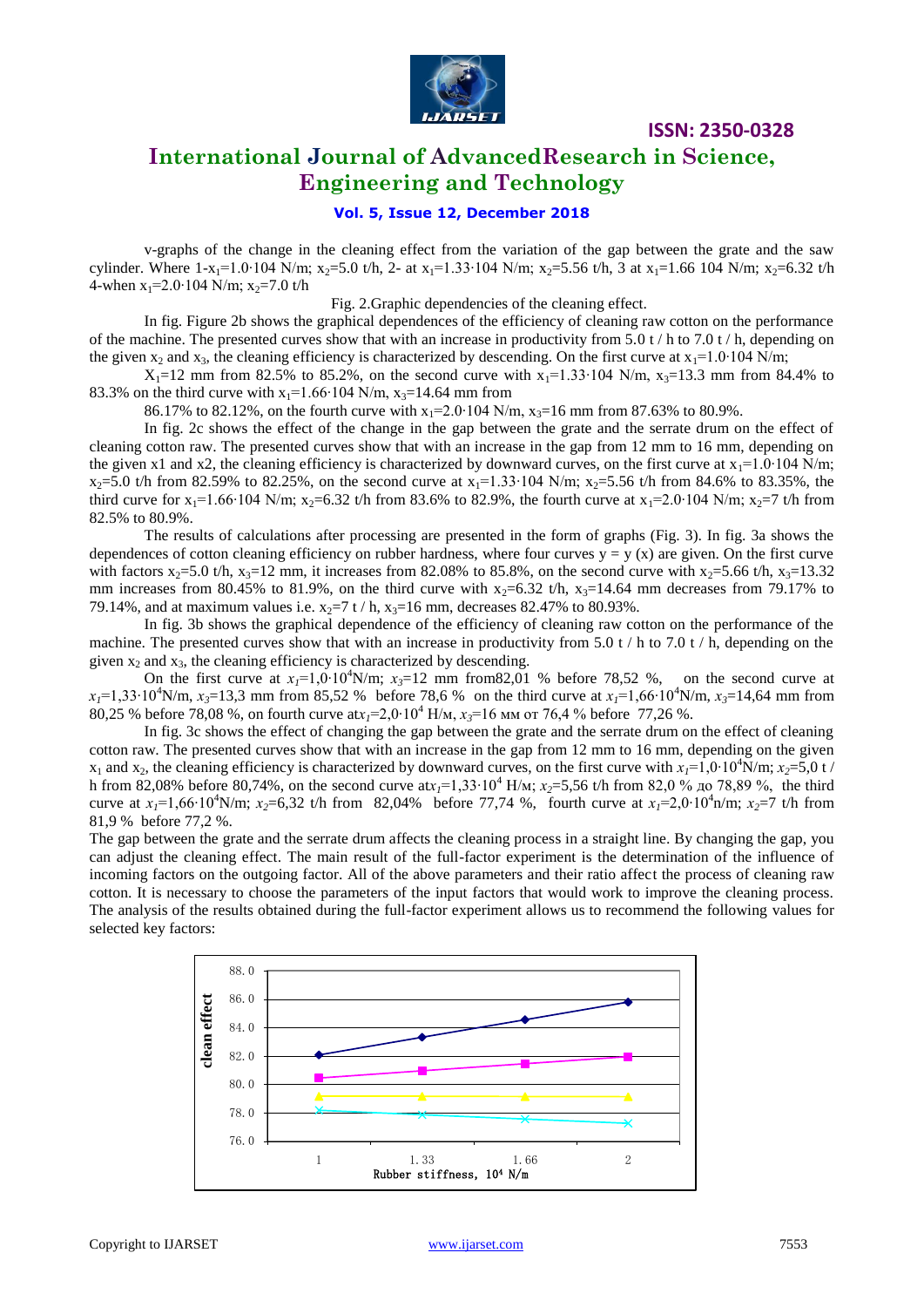

# **International Journal of AdvancedResearch in Science, Engineering and Technology**

**ISSN: 2350-0328**

## **Vol. 5, Issue 12, December 2018**

a-graphs of the change in the cleaning effect from variations in the stiffness of the rubber bush of the grate, where,  $1 - x_2 = 5.0$  t / h,  $x_3 = 12$  mm,  $2 - x_2 = 5.33$  t / h,  $x_3 = 13.32$  mm,  $3$ -at  $x_2 = 5.66$  t/h,  $x_3 = 14.64$  mm,  $4 - dx_2 = 7.0$  t/h,  $x_3 = 16.0$  mm.



b-graphs of the change in the cleaning effect of the variation in the performance of the machine, where, 1- at  $x_1=1.0 \cdot 10^4$  N/m;  $x_2=12$  mm, 2–for  $x_1=1.33 \cdot 10^4$  N/m;  $x_3=13.32$  mm; 3-with  $x_1=1.66 \cdot 10^4$ N/m;  $x_3=14.64$  mm, 4-at  $x_1=2.0 \cdot 10^4$  N/m;  $x_3=16.0$  mm.



v-graphs of the change in the cleaning effect from the variation of the gap between the grate and the saw cylinder. Where  $1-x_1=1.0 \cdot 10^4$  N/m;  $x_2=5.0$  t/h, 2-at  $x_1=1.33 \cdot 10^4$  N/m;  $x_2=5.56$  t/h, 3 at  $x_1=1.66$   $10^4$ N/m;  $x_2=6.32$  t/h?,4when  $x_1$ =2.0⋅10<sup>4</sup> N/m;  $x_2$ =7.0 t/h

Fig. 3. Graphs of changes in the cleaning effect

- productivity,  $t/h - 5.0$ ;

- rubber stiffness -  $2.0 \cdot 10^4$  N / m;

- the gap between the grate and saw tooth drum - 16 mm.

With these values of the factors, effective operation of the raw cotton cleaneris observed, that is, the cleaning effect is above 90%.

A prototype was made of the proposed design of the sawed section of a cotton-cleaning unit. A prototype of a cotton-cleaning unit with a recommended section has passed production tests in comparison with an existing machine.

The tests were carried out using raw cotton I-variety, C-6542 manual; collection. It is known that moisture and the initial contamination of raw cotton have a significant effect on the cleaning effect. During the tests, the humidity and initial contamination of the compared sections of the cleaning of production lines were maintained in the same range. Analyzes were carried out in the factory laboratory.

When testing, the recommended design of the sawed section of the UHK cleaning unit showed high reliability and stability. According to the test results, it can be seen that the cleaning effect of peg compared to the existing grate option increases on average by 16.14%, mechanical damage to seeds decreases by 1.46%, free fibers in raw cotton